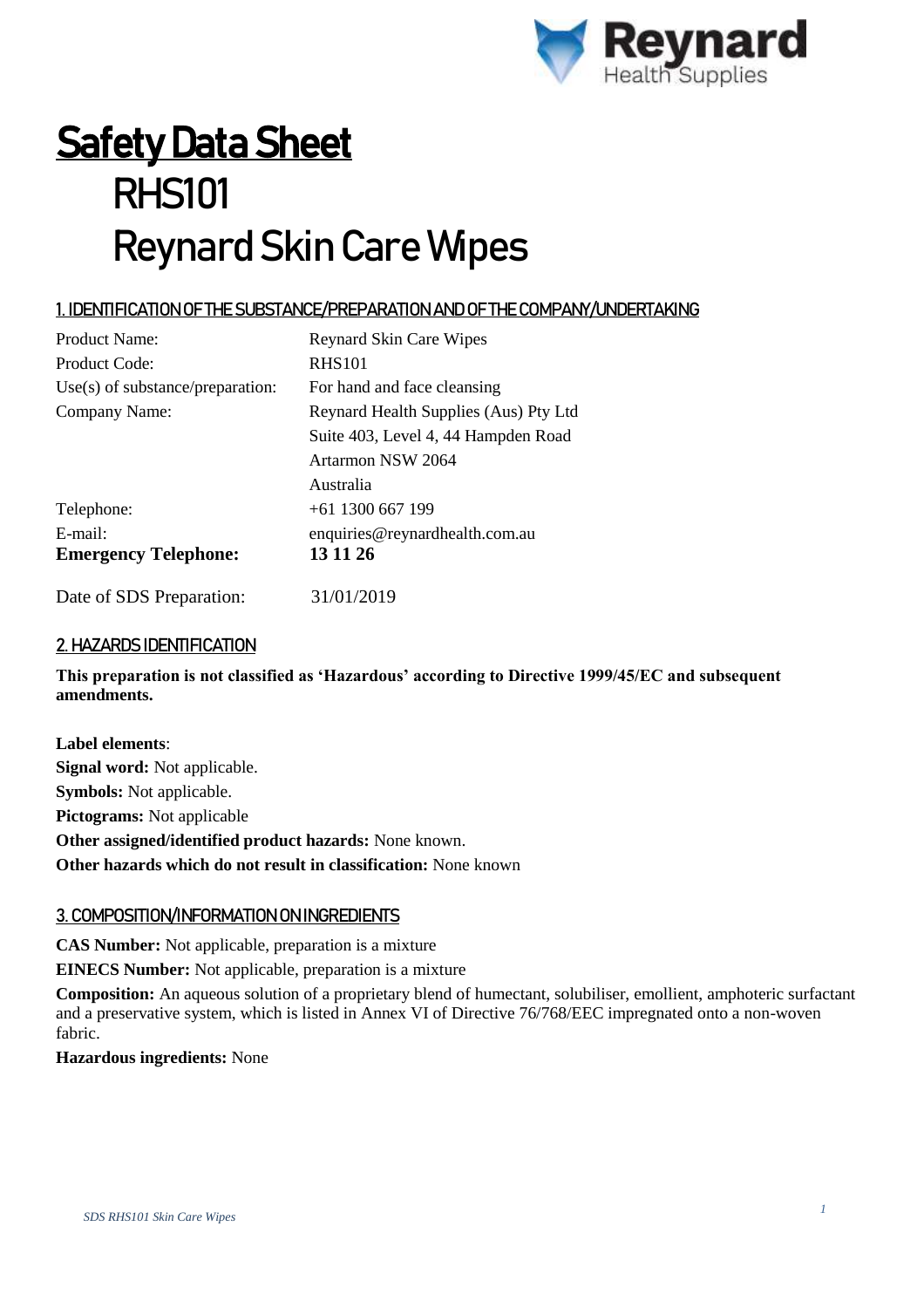

#### 4. FIRST AID MEASURES

| <b>Eye contact</b>                                                                            | If the impregnating fluid comes into direct contact with the eyes, immediately<br>flush with plenty of water. Seek medical advice if irritation develops. |
|-----------------------------------------------------------------------------------------------|-----------------------------------------------------------------------------------------------------------------------------------------------------------|
| <b>Skin contact</b>                                                                           | Not expected to present a skin hazard under normal conditions of use                                                                                      |
| <b>Ingestion</b>                                                                              | Not expected to present an ingestion hazard under normal conditions of use                                                                                |
| <b>Inhalation</b>                                                                             | Not expected to present an inhalation hazard under normal conditions of use.                                                                              |
| <b>Most important</b><br>symptoms and<br>effects, both acute<br>and delayed                   | No hazards which require special first aid measures                                                                                                       |
| <b>Indication of any</b><br>immediate<br>medical attention<br>and special<br>treatment needed | Treat symptoms as they occur.                                                                                                                             |

#### 5. FIRE FIGHTING MEASURES

| <b>Hazard</b> type                                                | Non flammable                                                                                                                                                                                                                       |
|-------------------------------------------------------------------|-------------------------------------------------------------------------------------------------------------------------------------------------------------------------------------------------------------------------------------|
| Suitable extinguishing equipment                                  | Water spray/fog, foam, Carbon dioxide and dry powder.                                                                                                                                                                               |
| <b>Extinguishing equipment which</b><br>must NOT be used:         | Water jet                                                                                                                                                                                                                           |
| Special protective equipment and<br>precautions for fire fighters | Standard protective equipment should be worn by fire fighters.<br>In the event of a large fire, toxic fumes containing oxides of<br>carbon may be formed, which would necessitate the use of<br>self-contained breathing apparatus. |
| <b>HAZCHEM CODE</b>                                               | None allocated                                                                                                                                                                                                                      |

#### 6. ACCIDENTAL RELEASE MEASURES

| <b>Personal precautions, protective</b><br>equipment and emergency<br>procedures | None anticipated or expected to be required. Avoid direct<br>contact of the impregnating fluid with the eyes                 |
|----------------------------------------------------------------------------------|------------------------------------------------------------------------------------------------------------------------------|
| <b>Environmental precautions</b>                                                 | None anticipated or expected to be required                                                                                  |
| <b>Methods and materials for</b><br>containment and cleaning up                  | Absorb any impregnating fluid onto a suitable inert material<br>and collect mechanically with spilled product for subsequent |
|                                                                                  | disposal.                                                                                                                    |

### 7. HANDLING AND STORAGE

**Precautions for safe handling:** No special measures required but avoid direct contact of the impregnating fluid with the eyes.

**Conditions for safe storage:** Store under normal warehouse conditions.

#### 8. EXPOSURE CONTROLS AND PERSONAL PROTECTION

**Exposure controls:** No assigned values for the ingredients of this preparation.

**Engineering Controls:** None anticipated or expected to be required

**Personal protection:** This product is intended for skin use. Prevent eye contact. For professional use of his product, the need for personal protective equipment should be based on a work place risk assessment.

*SDS RHS101 Skin Care Wipes <sup>2</sup>* **Environmental exposure controls**: Dispose to general waste.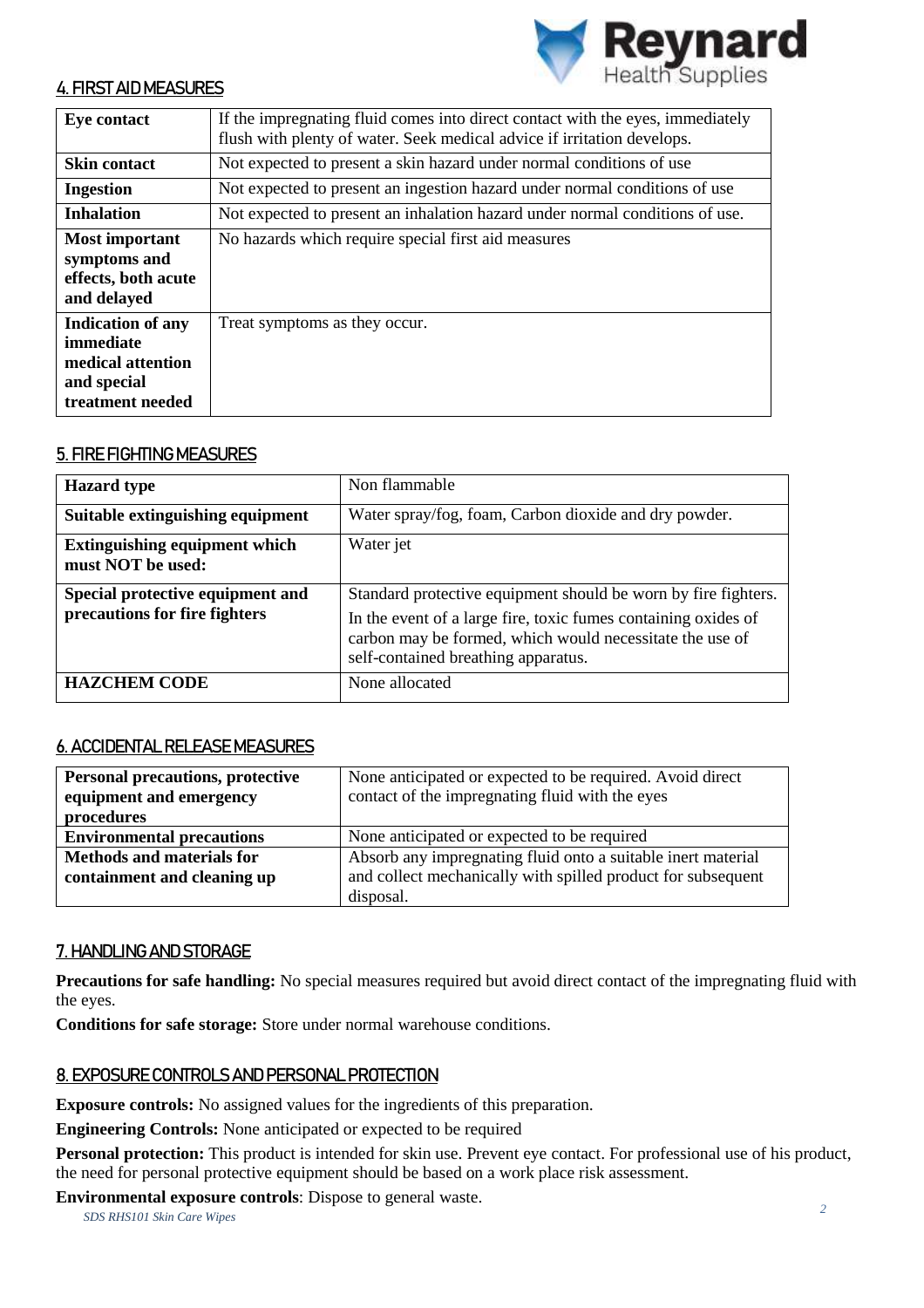

#### 9. PHYSICAL AND CHEMICAL PROPERTIES

| <b>Appearance</b>                          | White non-woven fabric impregnated with a            |
|--------------------------------------------|------------------------------------------------------|
|                                            | colourless solution                                  |
| Odour                                      | <b>Essentially odourless</b>                         |
| PH of impregnating fluid                   | ca. 5                                                |
| <b>Boiling point of impregnating fluid</b> | $>100^{\circ}C$                                      |
| <b>Melting Point</b>                       | Not available                                        |
| <b>Freezing point</b>                      | Not available                                        |
| <b>Flash point of impregnating fluid</b>   | $>100\,^{\circ}\mathrm{C}$                           |
| Flammability                               | Non flammable                                        |
| <b>Upper and lower explosive limits</b>    | Not available                                        |
| Vapour pressure                            | Not available                                        |
| <b>Vapour density</b>                      | Not available                                        |
| <b>Relative density</b>                    | Not available                                        |
| Solubility                                 | Impregnating fluid is completely miscible with water |
| <b>Partition coefficient</b>               | Not available                                        |
| <b>Auto-ignition temperature</b>           | Not available                                        |
| <b>Decomposition temperature</b>           | Not available                                        |
| <b>Viscosity</b>                           | Not available                                        |

#### 10. STABILITY AND REACTIVITY

| <b>Reactivity</b>                         | This material is considered to be non-reactive<br>under normal use conditions |
|-------------------------------------------|-------------------------------------------------------------------------------|
| <b>Chemical stability</b>                 | This preparation is stable under normal<br>conditions of storage/use          |
| <b>Possibility of hazardous reactions</b> | None known                                                                    |
| <b>Conditions to avoid</b>                | None known                                                                    |
| <b>Incompatible materials</b>             | None known                                                                    |
| <b>Hazardous decomposition products</b>   | Stable under normal conditions                                                |

#### 11. TOXICOLOGICAL INFORMATION

Based on the ingredients present and their concentrations, this preparation is, according to the conventional method of Directive 1999/45/EC and subsequent amendments, classified as **NOT** 'Dangerous' according to health criteria.

**Acute oral:** The oral LD50 (rat) value for the impregnating fluid calculated from those of the individual ingredients is >10,000 mg/kg.

Skin irritation: Not expected to present a skin hazard under normal conditions of use